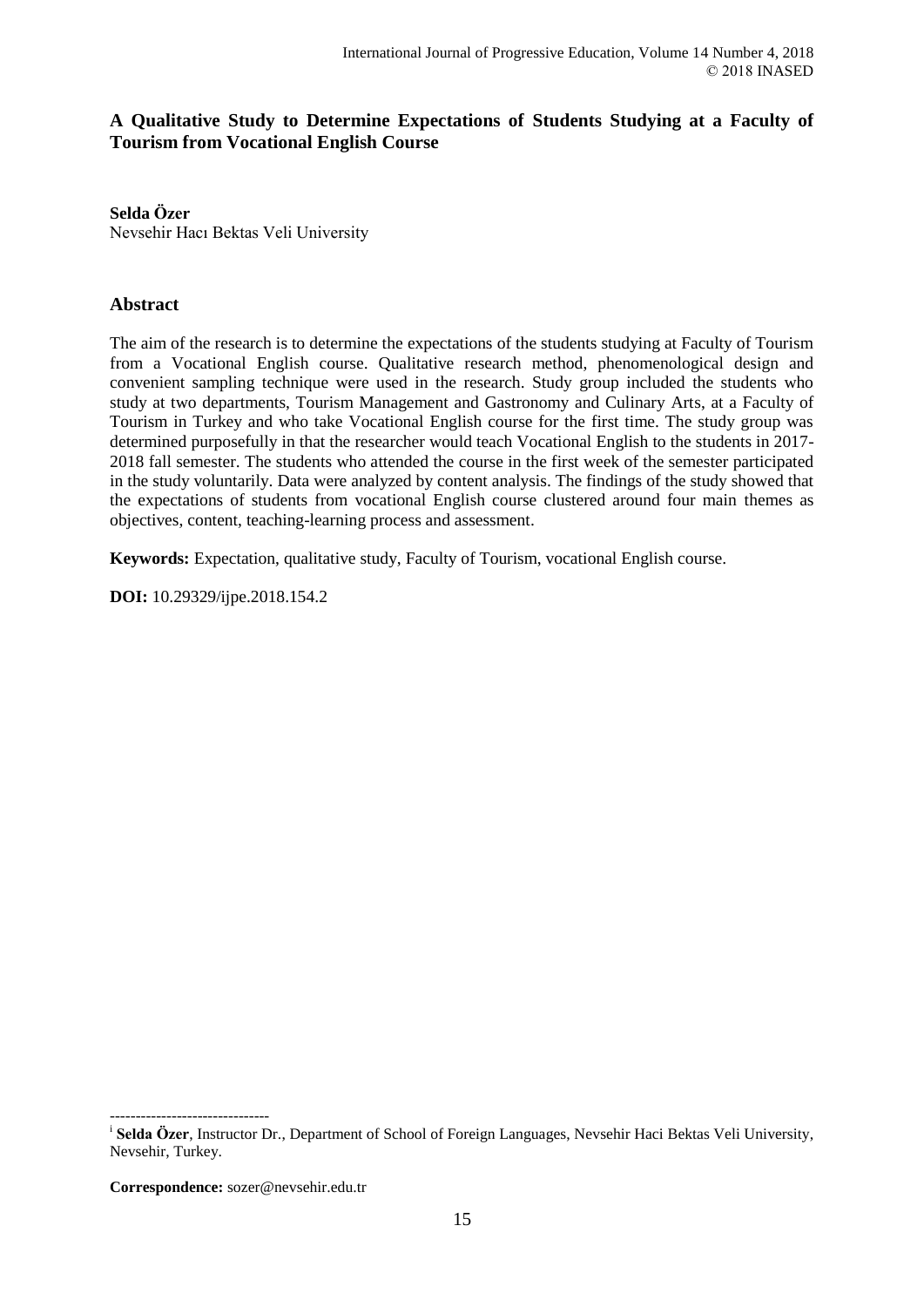### **Introduction**

Faculties of tourism are higher education institutions and cover at least eight semesters and four years based on secondary education. The main objective of tourism education institutions is to contribute the development of tourism sector by giving basic education as well as tourism awareness and philosophy to the students who will work in tourism sector and thus to provide skilled personnel for tourism sector (Üzümcü & Alyakut, 2017). In other words, the aim of faculties of tourism is to prepare students for the job market right after graduation helping students receive vocational training and practical internship.

Faculties of tourism have different departments, such as tourism management, gastronomy and culinary arts, tourism guidance, recreation management. The department of tourism management targets to train qualified personnel, middle and upper management candidates for the tourism sector by providing contemporary, scientific and qualified education and training in the field of tourism management. For this purpose, the students are equipped with knowledge and skills about information technologies, tourism industry and tourism businesses, contemporary management and two foreign languages one of which is English. The department of gastronomy and culinary arts aims to train qualified chefs for the accommodation and catering businesses. In the direction of this goal, students are supplied with two foreign languages one of which is English, information technologies, tourism sector and tourism businesses, contemporary management and leadership, Turkish cuisine, International cuisine, principles of nutrition, food science and technology, and food and beverage production (https://portal.nevsehir.edu.tr). As seen from the aims of departments, English language is very important for faculties of tourism and tourism sector. English for Specific Purposes (ESP) becomes vital for students at faculties of tourism in that they need the language for their profession.

Faculties of tourism offer vocational English courses, a branch of ESP, generally for four semesters. The students who will take the course for the first time have some expectations from the course. Chu and Huang (2007) claim that exploring students' expectations in an English Language Teaching (ELT) classroom assists teachers to select and design materials and choose appropriate methods leading to improve both their performance and students' dynamic and autonomous learning. Moreover, Lobo and Gurney (2014) point out the importance of students' expectations and regard that their expectations are one of the most crucial variables at tertiary education level, particularly in English as a Second Language (ESL) classrooms because students expect a lot from ESL courses. If their expectations are satisfied, it will influence their attitudes toward and engagement with the course. In order to meet their expectations from the course or to provide a curriculum as close to their expectations as possible will help to achieve the aims of the departments.

When the literature is reviewed, it is observed that the number of research about vocational English course at tertiary education is limited. There are many studies about general English at tertiary education (Al-Issa, 2017; Kaçar and Zengin, 2009; Crosling and Ward, 2002; Warden and Lin, 2000), curriculum of English language course in vocational colleges (Ödemiş, Yüksel and Ünal, 2014), second foreign language (Balcı, 2016), preparatory classes for departments of tourism (Davras and Bulgan, 2012) and different departments at universities (Şen Ersoy and Kürüm Yapıcıoğlu, 2015), tourism education at universities (Üzümcü and Alyakut, 2017) and students' perceptions of English courses at vocational high schools (Hau and Beverton, 2013). On the other hand, Özer and Yılmaz (2017) carried out a research directly about vocational English course at departments of tourism. Thus, the study will shed further light on the matter. Taking these into account, the study aims to determine the expectations of students studying at a faculty of tourism from vocational English course. Some suggestions will be made to guide instructors of English how to design the curriculum of vocational English course to meet the expectations and enhance the quality of vocational English course and vocational education.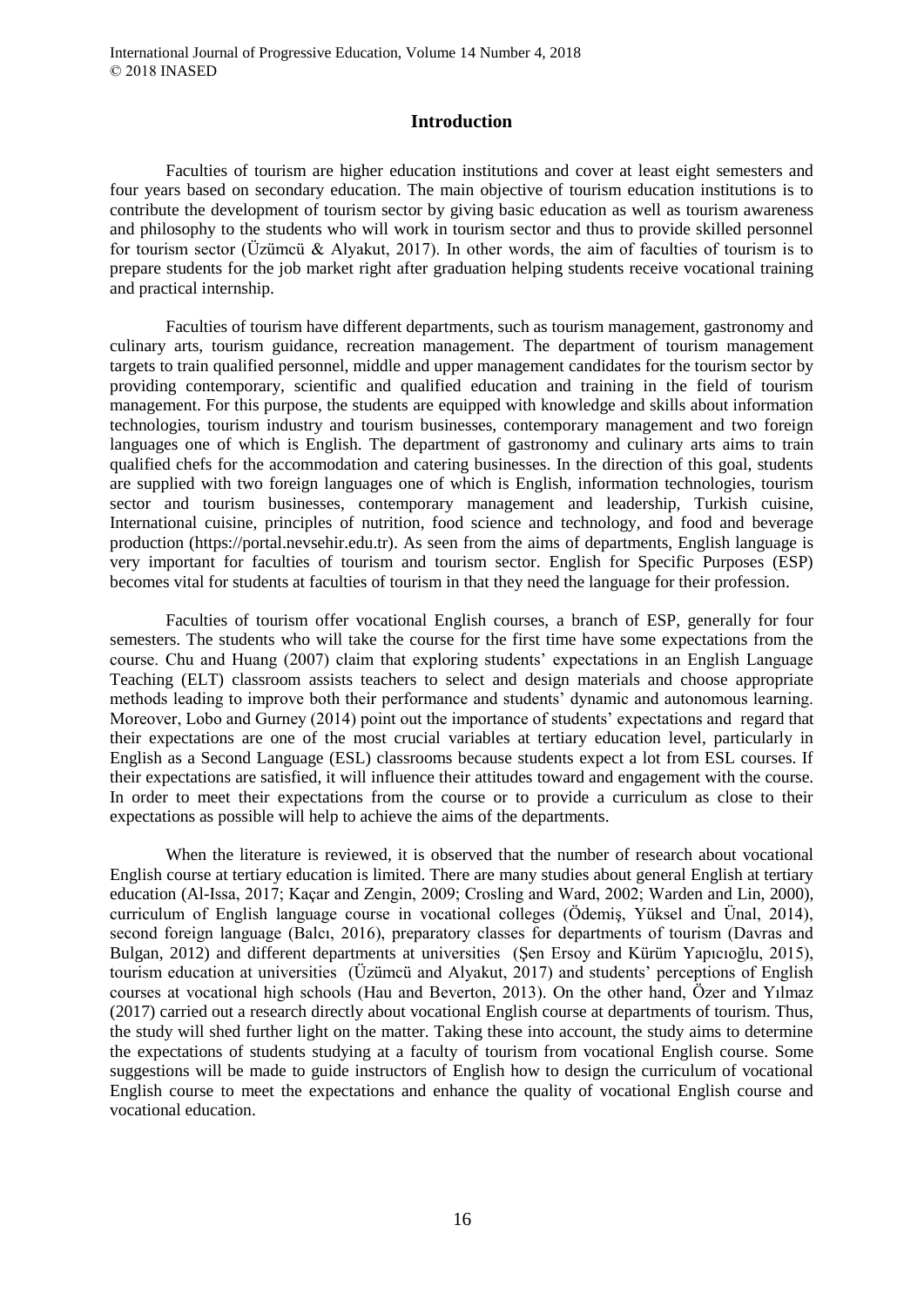# **Method**

### **Research Design**

The research was designed as a phenomenological study. In the phenomenology design, the research focuses on how people perceive a particular phenomenon, how they describe it, what they feel about it, how they judge it, how they remember it, how they understand it, and how they talk about it with others (Patton, 2014). Phenomenological study was used in the study because the expectations of students studying at a Faculty Tourism from the Vocational English course would be determined.

### **Participants**

Convenient sampling method was used in the study. The study group was composed of the students who would take Vocational English course for the first time in fall semester of 2017-2018 academic year. The students study at the departments of Tourism Management and Gastronomy and Culinary Arts. Students who participated in the first lesson of Vocational English course at the first week of the semester constituted the study group and students participated in the study voluntarily. The students were also informed that information obtained would be used only for scientific purposes and that they could withdraw from the study at any time. The demographic features of the study group are given in Table 1.

| <b>Demographic features</b> |                              |    |
|-----------------------------|------------------------------|----|
|                             | Female                       |    |
| Gender                      | Male                         | 24 |
|                             | Total                        | 37 |
|                             | Tourism Management           | 25 |
| Department                  | Gastronomy and Culinary Arts | 12 |
|                             | Total                        |    |

Table 1. The demographic features of the study group

When Table 1 is examined, it is seen that 13 of 37 students who participated in the study were female and 24 were male. 25 of these students were studying Tourism Management and 12 of them were studying Gastronomy and Culinary Arts.

### **Data collection tool**

In the study, the students were asked "What are your expectations from Vocational English course?" They were required to express their thoughts in own handwriting.

### **Data Analysis**

The data were analyzed by content analysis method. In content analysis, first of all, coding was used to make sense of the concepts in the data. The similarities and differences of the codes were determined, and the codes related to each other were grouped together and the themes were determined. The codes and themes were then checked by an external researcher. Direct quotations were included in the study so that the views of the participants can be reflected more accurately. When the opinions of the students were quoted, "S" letter was used for each student and numerical codes of 1, 2, 3, 4 ... were used for the order of handing over the forms.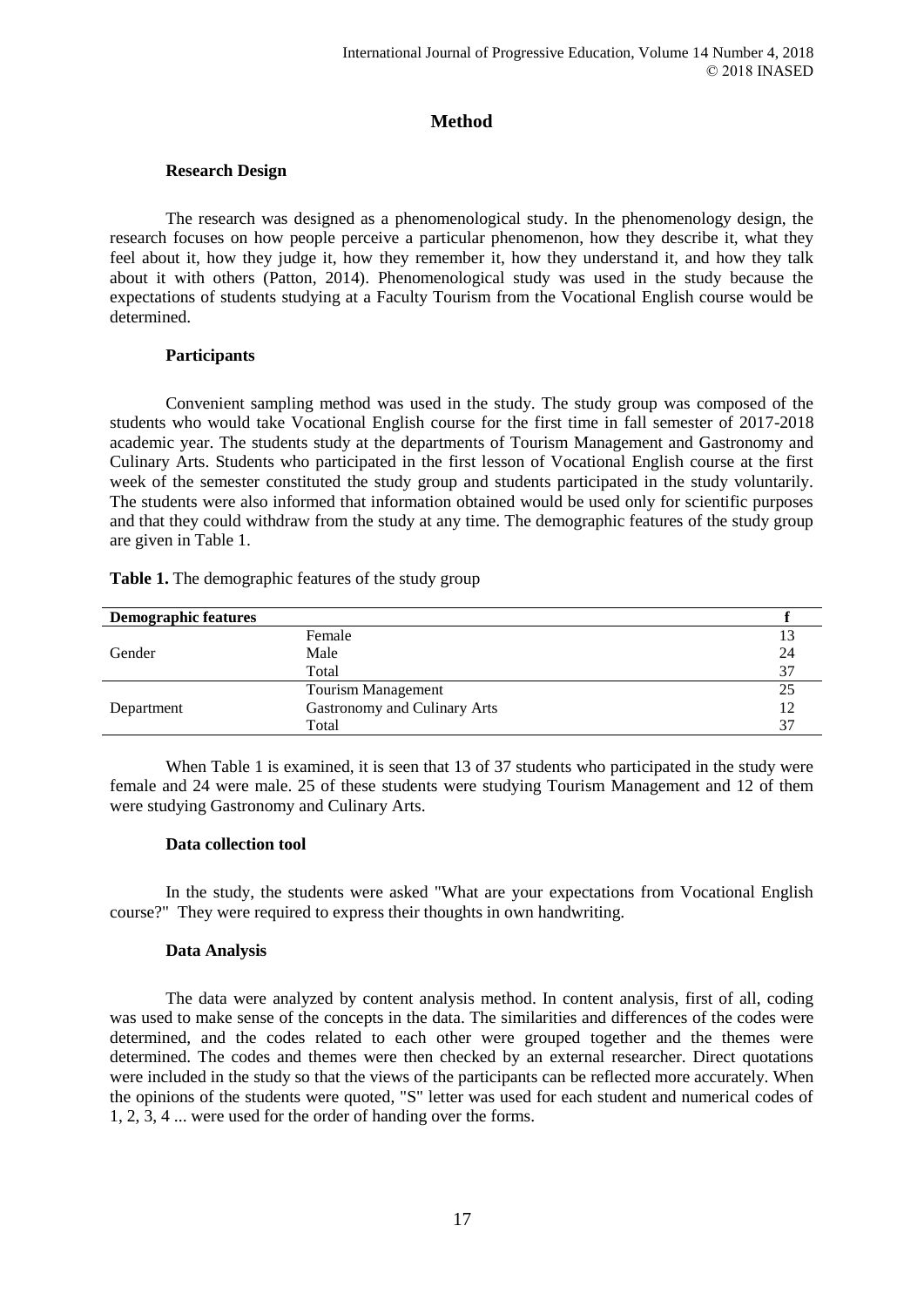### **Findings**

Opinions of students about their expectations from Vocational English course were examined and the expectations of the students were gathered under four main themes as objectives, content, teaching-learning process and assessment. Findings related to the themes were given below.

#### **Findings related to theme "objectives"**

It has been observed that the expectations of the students from the Vocational English course were based on two subthemes as expectations about personal development and expectations after graduation under the main theme "objectives". These sub-themes and categories are given in Table 2.

|  | Table 2. Expectations from the course objectives |  |  |  |  |  |
|--|--------------------------------------------------|--|--|--|--|--|
|--|--------------------------------------------------|--|--|--|--|--|

| <b>Theme</b>      | <b>Subthemes</b>              | <b>Categories</b>                      |  |  |
|-------------------|-------------------------------|----------------------------------------|--|--|
|                   |                               | Contribution to personal development   |  |  |
|                   |                               | Developing speaking skills             |  |  |
|                   |                               | Improving current English level        |  |  |
|                   |                               | Contribution to communicate easily     |  |  |
|                   | Expectations about            | Improving vocabulary                   |  |  |
|                   | personal development          | Improving grammar                      |  |  |
|                   |                               | Improving writing skills               |  |  |
|                   |                               | Improving reading/comprehension skills |  |  |
|                   |                               | Contribution to speak fluently         |  |  |
|                   |                               | Contribution to professional life      |  |  |
| <b>Objectives</b> |                               | Facilitating work and internship       |  |  |
|                   | Expectations after graduation | Facilitating finding jobs              |  |  |
|                   |                               | Contribution to daily life             |  |  |

When Table 2 is examined, it is seen that the subtheme "expectations about personal development" was composed of nine categories as "contribution to personal development", "developing speaking skills", "improving current English level", "contribution to communicate easily", "improving vocabulary", "improving grammar", "improving writing skills", "improving reading/comprehension skills" and "contribution to speak fluently". Opinions of some student about these categories are as follows:

S8: *"The course should help us learn the words and phrases that we can use in our professional life, and use them practically in the classroom so we will be able to speak without thinking about making mistakes in the future. It should help us develop confidence without excitement and comfortably. There should be activities requiring speaking. … We can make new sentences by learning new words."*

S11: *"I expect to improve my professional knowledge while developing my general English skills. When I talk in my profession, I want to be able to master English."*

S33: *"My expectation from the course is to be able to speak in English. I just want to talk. The grammar does not help us speak very well in daily life."*

S34: *"My expectations from the course are to improve my current English, to get higher levels and to improve professional vocabulary and pronunciation. When this year is over, I want to speak English fluently."*

S35: *"First, I want to add something to my current English language skills. I also think I will benefit from this course and it will help me in my professional life in the future. I hope that I I will make the best of the course and I will do my best."*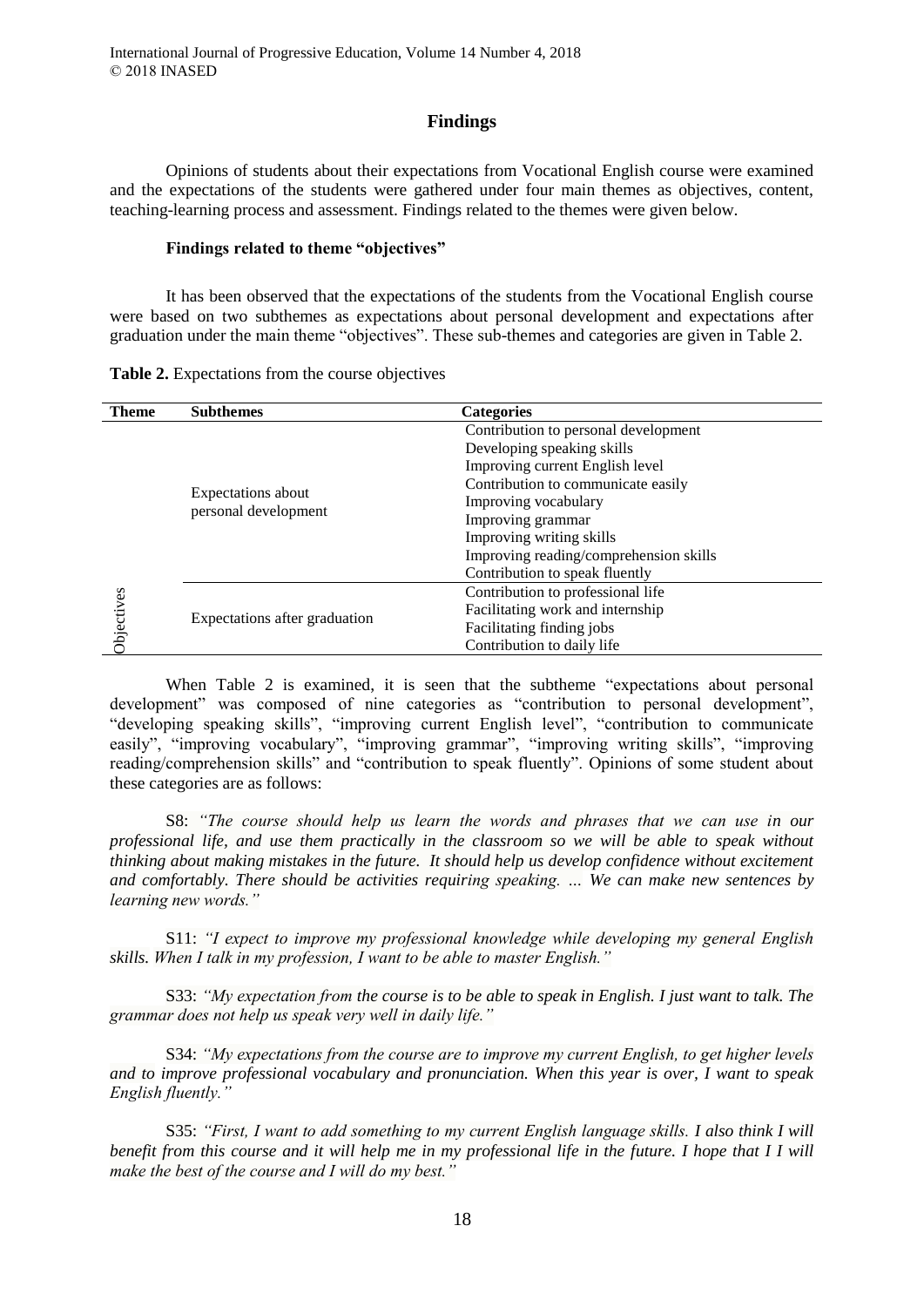Likewise, when Table 2 is examined, it is seen that the subtheme "expectations after graduation" was composed of four categories as "contribution to professional life", "facilitating work and internship", "facilitating finding jobs" and "contribution to daily life". Opinions of some student about these categories are given below:

S9: *"I think that we can learn, understand and comprehend the techniques, speaking styles and new words that we can use in tourism sector or in other sectors, which we can use in many fields of our lives. We will be able to learn all of them during a whole year and the most efficiently. I think the Vocational English course will provide a meaning and significance in our lives if we meet the case with our own efforts."*

S12: *"I believe that it will be useful to express myself better in my relations with tourists or other people in the sector in the future. With the language I will learn in Vocational English course, I believe I can get better positions and work in higher levels in a business."*

S16: *"When I learn professional vocabulary (words, terms, phrases), I can communicate with the guests more easily. It will be easier for me to work in tourism. It will also be easier when doing the internship. I do not have any difficulty working in the department I want. It will make it easier for me to find a job."*

### **Findings related to theme "content"**

The second theme regarding the expectations of the students from the Vocational English course was called as content. The categories of the theme are given in Table 3.

**Table 3.** Expectations from the course content

| Theme   | Categories                                   |
|---------|----------------------------------------------|
| Content | Including professional terms/vocabulary      |
|         | Learning patterns in sentences               |
|         | Being an important lesson for the department |
|         | Not just giving importance to grammar        |
|         | Giving importance to grammar                 |
|         | Organizing subjects from general to specific |

When Table 3 is examined, it is seen that the theme "content" was composed of six categories as "including professional terms/vocabulary", "learning patterns in sentences", "being an important lesson for the department", "not just giving importance to grammar", "giving importance to grammar" and "organizing subjects from general to specific". Opinions of some student about these categories are as the following:

S3: *"Vocational English course means tourism terms, professional patterns, words, expressions and phrases. I think that all the subjects in the course will include these words, expressions, terms, phrases, patterns about tourism. …"* 

S18: *"I think Vocational English course will involve a lot of terms and phrases related to tourism. Speaking skill will be more important than grammar. … This is a course designed from general to specific."*

S25: *"I think this course will enable me to have a good communication with people in my professional life in the future. I think that it will improve me in my profession and help me get positions in the sector if I study hard. The course will also enable us to learn many expressions used in the hospitality industry."*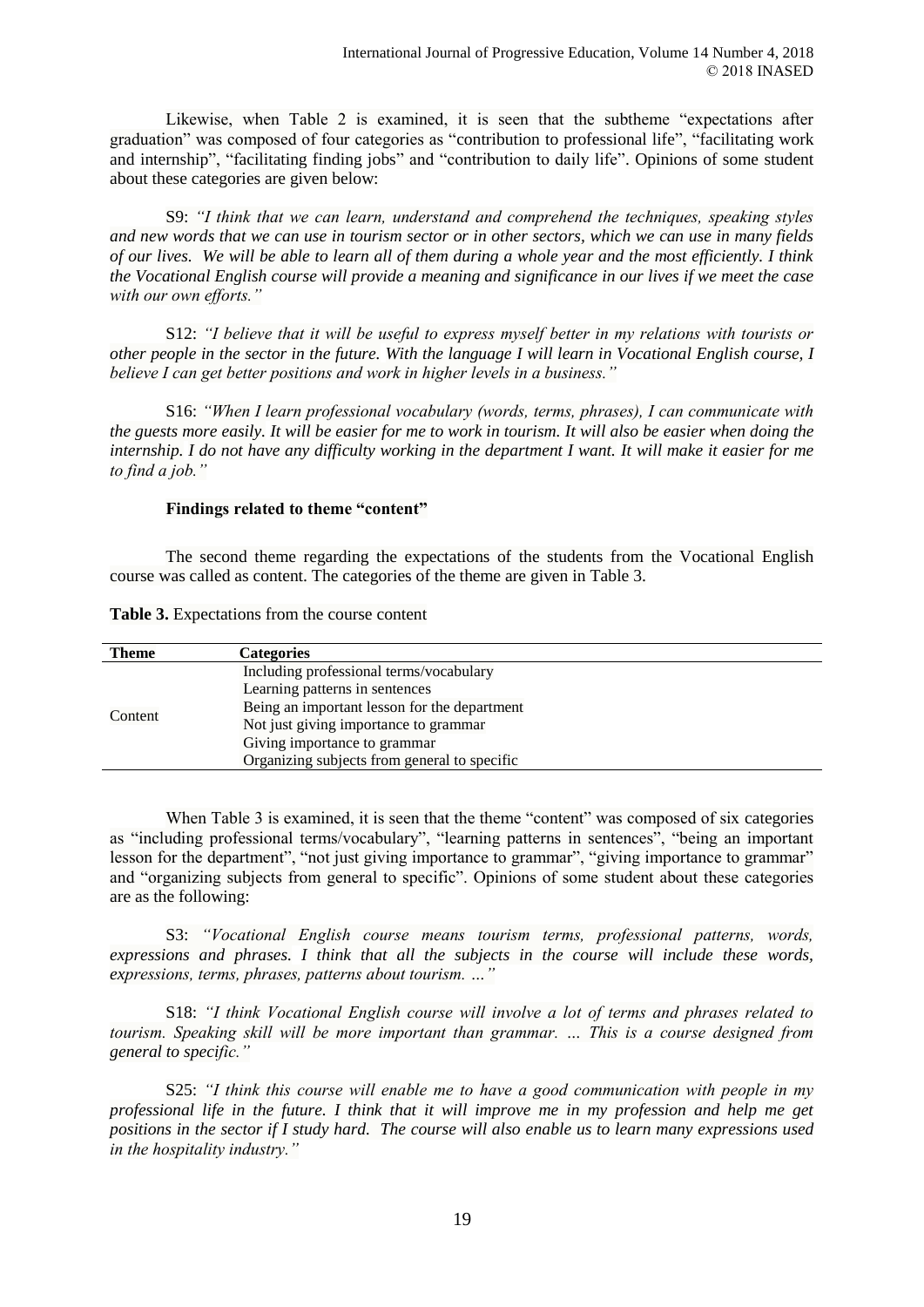International Journal of Progressive Education, Volume 14 Number 4, 2018 © 2018 INASED

S29: *"I think that Vocational English course is as important as general English for our department. I expect from the course to contribute us a lot for our professional life."* 

#### **Findings related to theme "teaching-learning process"**

It has been observed that the expectations of the students from the Vocational English course were based on two subthemes as expectations from the process and expectations from students under the main theme "teaching-learning process." These sub-themes and categories are given in Table 4.

| <b>Theme</b>                    | <b>Subthemes</b>              | <b>Categories</b>                                   |  |  |
|---------------------------------|-------------------------------|-----------------------------------------------------|--|--|
| process<br>earning<br>eaching-l | Expectations from the process | Teaching based on speaking                          |  |  |
|                                 |                               | Teaching enjoyably                                  |  |  |
|                                 |                               | Giving importance to pronunciation                  |  |  |
|                                 |                               | Giving importance to communication                  |  |  |
|                                 |                               | Making the course loved                             |  |  |
|                                 |                               | Offering more practice                              |  |  |
|                                 |                               | Not only teaching in English but also using Turkish |  |  |
|                                 | Expectations from students    | Giving importance to the course                     |  |  |
|                                 |                               | Revising subjects learnt in the course              |  |  |
|                                 |                               | Reducing absenteeism                                |  |  |
|                                 |                               | Revising new vocabulary                             |  |  |

| Table 4. Expectations from teaching-learning process |  |  |  |  |
|------------------------------------------------------|--|--|--|--|
|------------------------------------------------------|--|--|--|--|

When Table 4 is examined, it is seen that the subtheme "expectations from the process" was composed of seven categories as "teaching based on speaking", "teaching enjoyably", "giving importance to pronunciation", "giving importance to communication", "making the course loved", "offering more practice" and "not only teaching in English but also using Turkish." Opinions of some student about these categories are as follows:

S4: *"I think that the process will be more efficient by using Turkish in the course instead of completely teaching in English. I want to learn with activities in an enjoyable way. I do not want to get lost between pages and I do not want to fly off at a tangent."*

S10: *"I expect to learn English well and improve my level, and then I want to be able to use it in my professional life. I want to love English. I want to love English. I think we will have enjoyable English lessons. I don't want to learn the rules just on the book but I want be able to talk."*

S14: *"I expect to be more conscious about English necessary for my department and to obtain information to take me a step further. I think the course will be instructed using dialogues and we will be able to speak more in the course."*

S15: *"My expectation is to reach a level that we can speak enough because it is a competent of our department. I want to reach the advanced level generally in grammar and specifically in speaking, by learning both theoretically and practically. I want to communicate with foreign tourists easily. Conveying the message may sometimes be just using simple vocabulary needed for my profession. I think we should not just learn the grammar of English. I expect to pronounce correctly to be able to speak and communicate in English."* 

S27: *"I expect that Vocational English course will contribute me about both readingcomprehension skill and speaking skill. I think Vocational English course will be more enjoyable and this is a great advantage. …"*

Similarly, when Table 4 is examined, it is seen that the subtheme "expectations from students" was composed of four categories as "giving importance to the course", "revising subjects learnt in the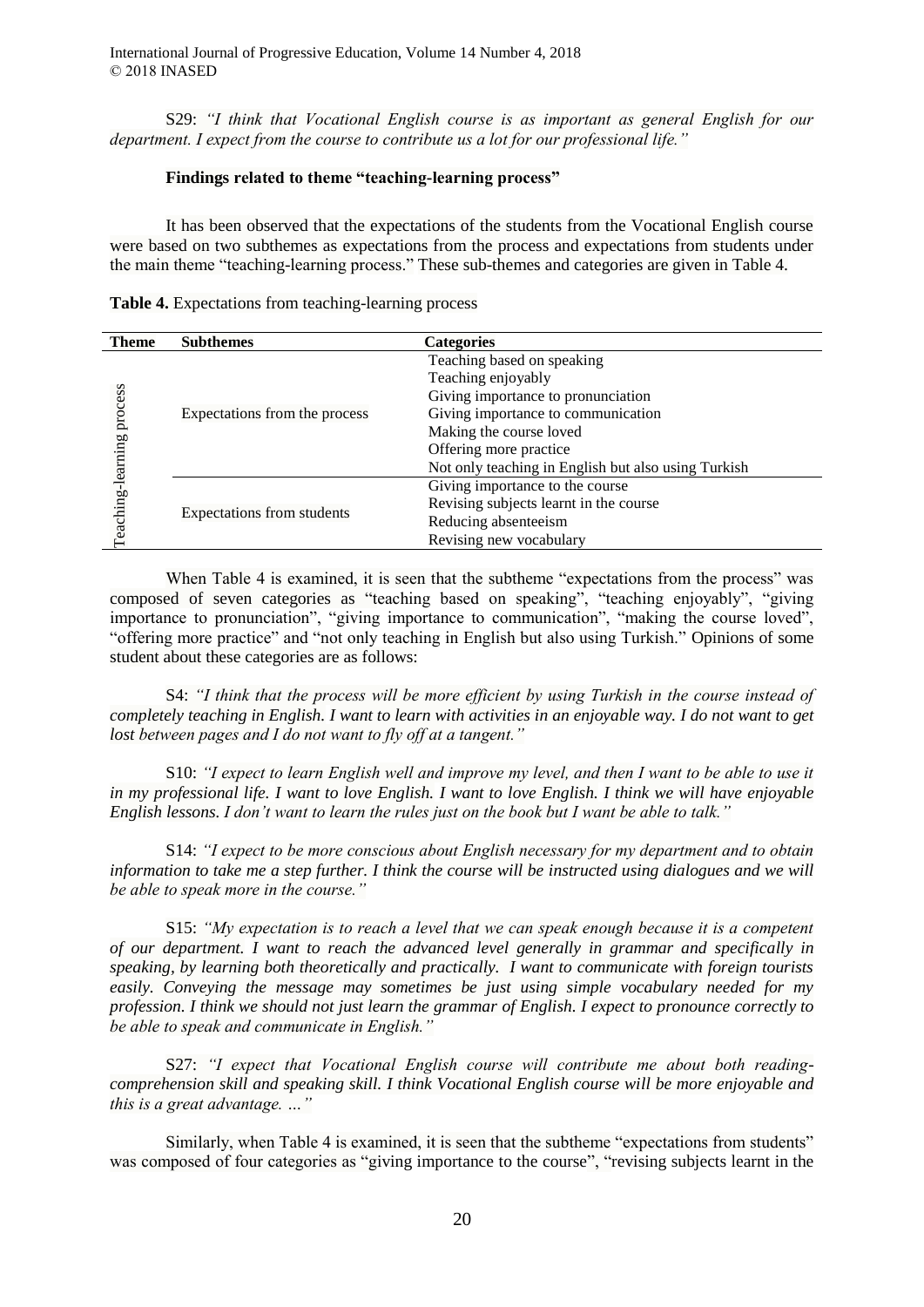course", "reducing absenteeism" and "revising new vocabulary". Opinions of some student about these categories are given below:

S7: *"After graduating from school, I think that Vocational English course will determine the place and position in my professional life and that I will benefit a lot from what I have learned in tourism sector in the future. Of course, it is very important for me to attend and participate the lessons and to complete successfully in order to be able to do so."*

S22: *"I expect from the Vocational English course to receive a more prospective and vocationally efficient instruction. I believe that this course will be based on mutual dialogues and will focus on speaking skills. I believe I will do my best. Everything we learn will help us in terms of profession in a positive way."*

S24: *"I think that Vocational English is very important for us because we will be employed in tourism and we will always deal with tourists after we graduate. If we revise what we learn in the lessons, this contributes to us more. If we deal with activities based on conversations, we can get more efficiency."*

Ö26: *"My expectations from Vocational English course are to improve my grammar, to my vocational vocabulary, to improve my speaking and writing skills, to practice more, to learn vocational English necessary for tourism in detail and to contribute to my professional life. In order for these expectations to come true, I will have to attend and participate in the lessons and revise what I learn."*

S28: *"I believe that Vocational English course will be enjoyable. I think I can get a lot from the course for both my profession and myself. As usual, I will revise what I learn and repeat new vocabulary."*

S31: *"In order to get better positions in my professional life, I will have to do my best in addition to what we learn in the lessons."*

Ö37: *"I think Vocational English course will be for me. I think we will learn some patterns in sample conversations. It will also contribute to me professionally so I have to pay attention to the course."* 

### **Findings related to theme "assessment"**

The fourth theme regarding the expectations of the students from the Vocational English course was called as assessment. The categories of the theme are given in Table 5.

**Table 5.** Expectations from the course assessment

| <b>Theme</b> | <b>Categories</b>                                            |
|--------------|--------------------------------------------------------------|
|              | Being successful in the course                               |
| Assessment   | Tasks and assignments being based on dialogues/conversations |
|              | Role-playing dialogues/conversations                         |
|              | Exams being not difficult                                    |

When Table 5 is examined, it is seen that the theme "assessment" was composed of four categories as "being successful in the course", "tasks and assignments being based on dialogues/conversations", "role-playing dialogues/conversations", and "exams being not difficult". Opinions of some student about these categories are as the following:

S1: *"I feel I've always progressed in English in my education life. I've been successful before and I expect great success."*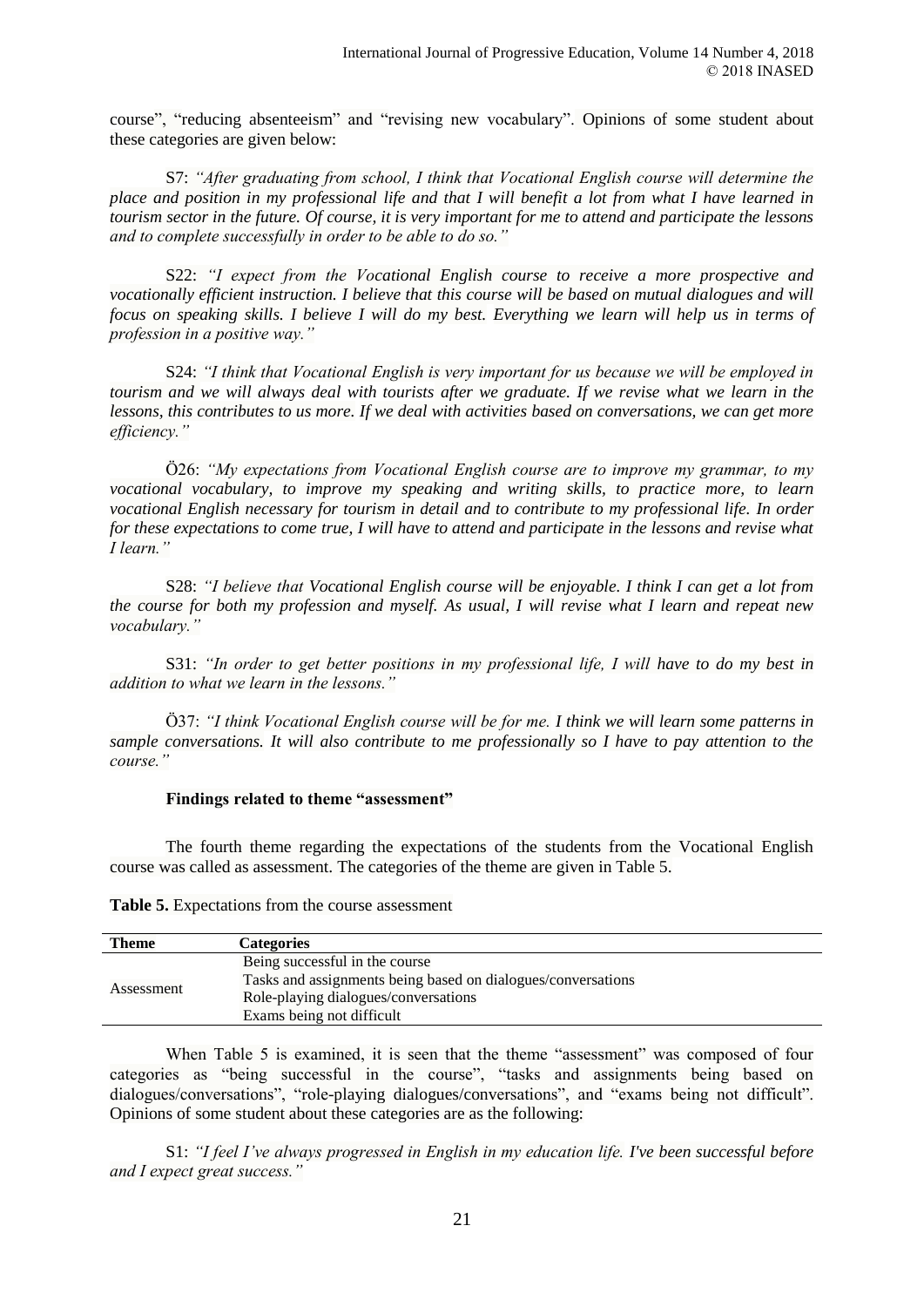International Journal of Progressive Education, Volume 14 Number 4, 2018 © 2018 INASED

S5: *"Since the activities include Vocational English, we can study and practice them as if we were at work. Tasks and assignments may be based on dialogues/conversations. We can prepare dialogues and conversation at home and role play them in classroom. For example, we can prepare ordering food dialogues or conversations in a restaurant and we can role play them."* 

S13: *"I think we will learn professional vocabulary Vocational English course. I believe that the lessons will pass enjoyably. I think we will learn the sentences used in restaurants, food and beverage businesses and so we can express ourselves better. I hope we will study well, we will learn a lot, we will not have much difficulty in exams and we will finish this year successfully."*

S20: *"Unlike previous English courses, in Vocational English course, we will learn vocabulary, terms and grammatical rules related to our department. Thus, I believe it will help us in our internship and in our professional life. I think I will be more successful in this year."*

S30: *"My expectation from this course is to help me learn English necessary for professional life. I think I can get enough yield from the course. I believe I will have a successful year by doing my best."*

#### **Discussion**

The findings of the study show that the expectations of students from vocational English course were gathered under four main themes as objectives, content, teaching-learning process and assessment. The first main theme "objectives" consists of two sub-themes as "expectations about personal development" and "expectations after graduation". The subtheme "expectations about personal development" include nine categories as "contribution to personal development", "developing speaking skills", "improving current English level", "contribution to communicate easily", "improving vocabulary", "improving grammar", "improving writing skills", "improving reading/comprehension skills" and "contribution to speak fluently". Likewise, Balcı (2016), in a qualitative study carried out with tourism undergraduates, finds out that personal development is among the reasons why students take a second foreign language course. These findings imply that students intend to learn vocational English to invest in their personal development, by acquiring the language ability to interact with tourists, that is, they expect to learn English not just for academicallyoriented factors, such as passing exams but for practical factors.

The subtheme "expectations after graduation" consists of four categories as "contribution to professional life", "facilitating work and internship", "facilitating finding jobs" and "contribution to daily life". Some studies supporting this finding are available in the literature. Balcı (2016) reveals that the most frequent reason of students' taking second foreign language course is the desire to work in tourism sector. Undergraduate students participate in the optional English preparatory classes in order to contribute to their personal development and careers (Şen Ersoy and Kürüm Yapıcıoğlu, 2015); they regard English as the key to a successful professional life (Davras ve Bulgan, 2012); they consider learning English as a tool to make them more successful in life and they intend to learn English for communication purposes (Kaçar ve Zengin, 2009). The management staff, teaching staff and students think that the aim of English language curriculum at Vocational Colleges at higher education is to achieve a good knowledge and level of foreign language necessary for professional life (Ödemiş, Yüksel and Ünal, 2014). The most repeated reason why vocational high school students learn English in Taiwan is career development (Hau and Beverton, 2013). In addition, Warden and Lin (2000) examine the reasons and orientations of Taiwanese students' towards English learning in a technology college and find out that students have strong instrumental motivation in their English studies, associated with career improvement. Therefore, students want to invest in their professional future by establishing a link between foreign language education in general and vocational English courses in particular and vocational education.

The second theme "content" involve six categories as "including professional terms/vocabulary", "learning patterns in sentences", "being an important lesson for the department",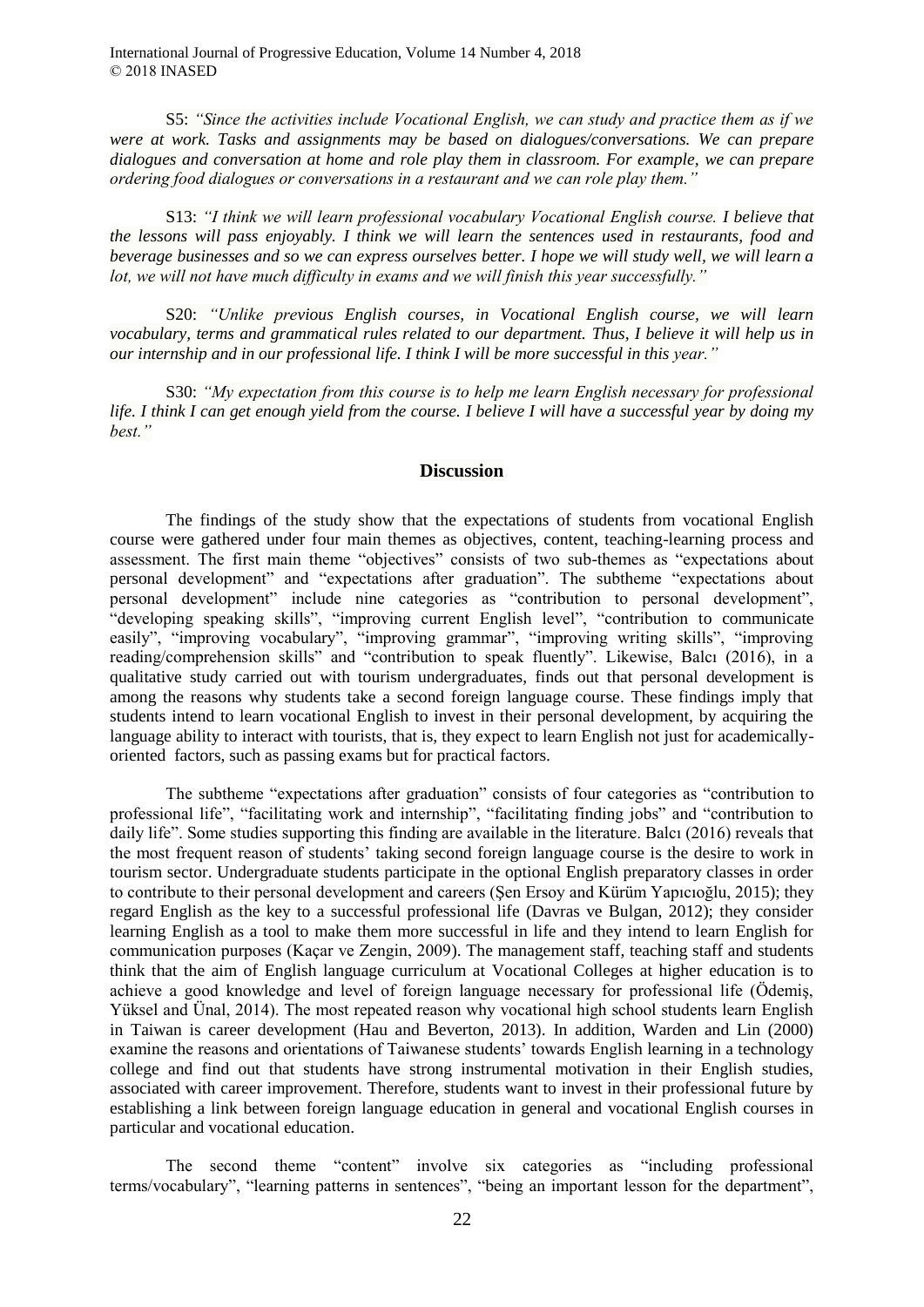"not just giving importance to grammar", "giving importance to grammar" and "organizing subjects from general to specific". Similarly, in a qualitative study carried out by Özer and Yılmaz (2017) reveaals that instructors of English who give vocational English courses, students who took the course and students who have not taken the course yet at a vocational college at a university think that the course content should be designed to be used in professional life, the content should give priority to dialogues/conversations and roleplays, it should develop vocabulary, materials appropriate to student interest and level of English should be used and it should include at least a little grammar. In his research, Al-Issa (2017) revealed that students expected from the content to include certain activities that combine learning, enjoyment, entertainment, fun, amusement, excitement and challenge at the same time. They also want to learn professional terms, pronunciation and grammar. Moreover, in another study, vocational high school students prefer job-oriented English rather than general English because they think vocational English will be more useful and helpful for them in the future. Besides, students state a desire to learn and comprehend technical terms related to their profession (Hau and Beverton, 2013).

The third theme "teaching-learning process" comprises of two subthemes as "expectations from the process" and "expectations from students". The subtheme "expectations from the process" includes seven categories as "teaching based on speaking", "teaching enjoyably", "giving importance to pronunciation", "giving importance to communication", "making the course loved", "offering more practice" and "not only teaching in English but also using Turkish." Similarly, in another study, tourism undergraduate students emphasize the importance of speaking skill among four basic language skills during the course (Balcı, 2016). A study carried out by Crosling and Ward (2002) reveals that companies underline the significant role of oral communication in the workplace and emphasize that university courses which focus on oral skills are regarded as appropriate. However, undergraduate students expect from their teachers to give four language skills equal attention, move beyond the prescribed textbook and supplement the syllabus through using different activities, materials and aids that would promote student-centeredness and help them purposefully practice the language and enjoy the lessons. In addition, they expect from their teacher to help them acquire certain important soft skills for the job market as it is the case with developing self-confidence, working in teams and collaboratively, solving problems and acquiring research skills (Al-Issa, 2017).

The subtheme "expectations from students" involves four categories as "giving importance to the course", "revising subjects learnt in the course", "reducing absenteeism" and "revising new vocabulary". In parallel with this result, another study result emerges that the instructors think that if the students take responsibility for their learning, English course at vocational colleges at universities will provide students great benefits for their profession (Ödemiş, Yüksel and Ünal, 2014). English would become more significant for students if they notice the relationship between vocational English and their profession. If vocational English curriculum fits more closely to the real contexts, it will help students perceive that their English learning efforts are worthwhile. Futhermore, as Hutchinson and Waters (1987) express, if English course is relevant to learners' needs, they will be more motivated to learn and will learn better and faster.

The last theme "assessment" is made up of four categories as "being successful in the course", "tasks and assignments being based on dialogues/conversations", "role-playing dialogues/conversations", and "exams being not difficult". In a similar vein, students state that English contributes a lot in amount to their success and total GPA because it is the most valuable course in credit at vocational college (Ödemiş, Yüksel and Ünal, 2014). In the light of these findings, it can be concluded that since Vocational English course is worth 10 ECTS (European Credit Transfer System), the highest credit with six hours a week, students want to succeed in the course.

# **Conclusion**

The aim of the research is to determine the expectations of the students studying at Faculty of Tourism from the Vocational English course. Qualitative research method, phenomenological design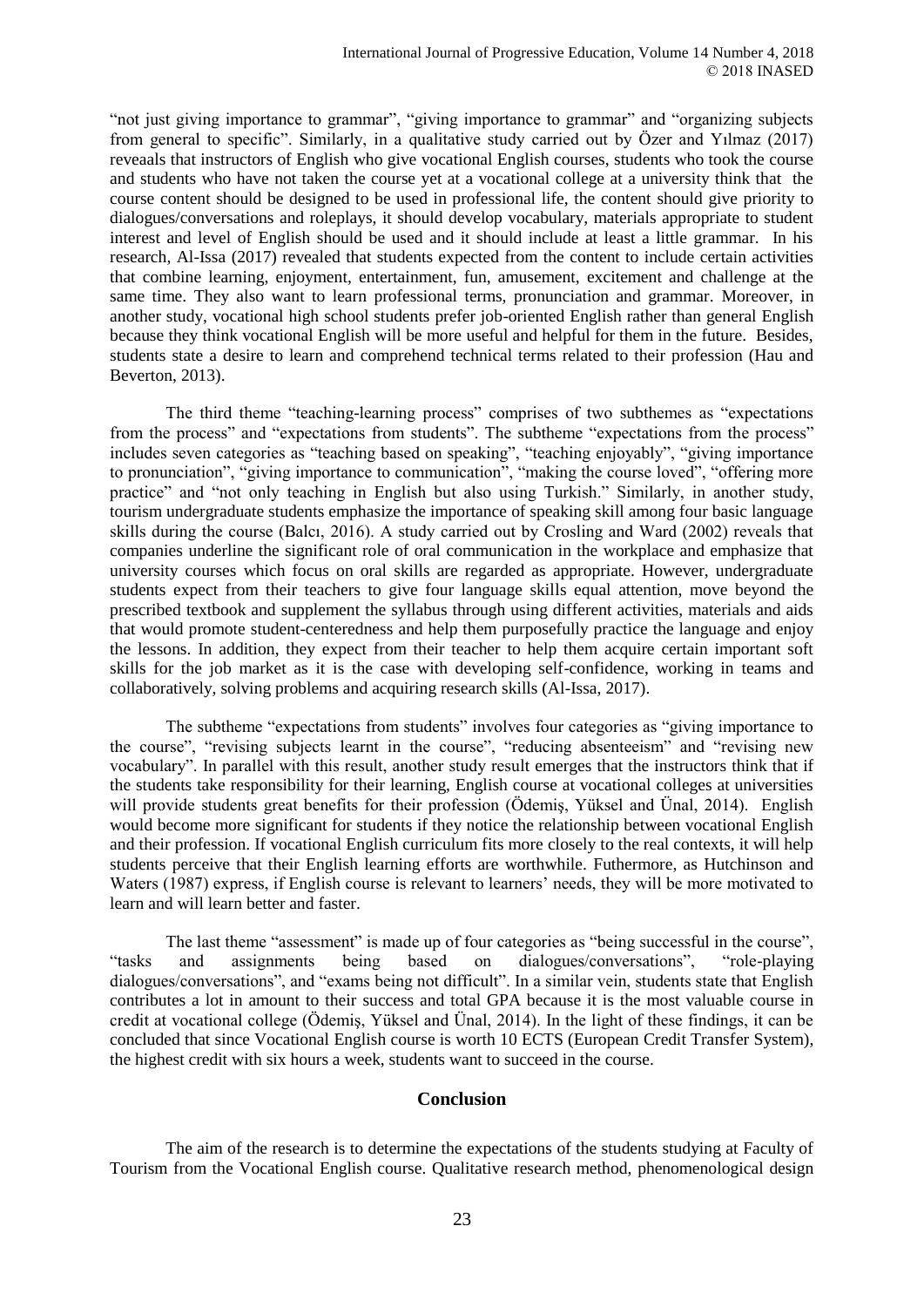and convenient sampling technique were used in the research. Data were analyzed by content analysis. The expectations of students from vocational English course were grouped under four main themes as objectives, content, teaching-learning process and assessment.

Students emphasize on objectives of the course because they generally want to develop themselves personally and because they want to get better positions in their professional life. The students study at Faculty of Tourism and having a good comprehension of at least a foreign language is crucial for their professional life. Thus, they are aware of the necessity. The students generally do their internship in hotels and restaurants so they realize the essentialness of English in their profession. Therefore, the instructors of English should determine the objectives of the course to meet the expectations of students.

Students stress on the content of the course because they want to learn the language in professional life. The instructors of English should design the curriculum in such a way that it will provide students learn and comprehend professional vocabulary, terms, and patterns in context. The subjects should be organized from general to specific. Speaking skill should be more important than grammar.

Students highlight teaching-learning process because most of them just learnt about grammatical rules of English language in their previous language classes and many of them get really bored of just memorizing the rules and filling in the blanks in the exams. The instructors of English should design the curriculum in such a way that it will provide students use the language in the classroom as if they were employees in tourism enterprises. The course should cover mainly pronunciation and communication, that is, speaking skill. The activities should be enjoyable so they can learn entertainingly. Students should role play dialogues and conversations in the classroom, which gives them the chance to practice. If necessary, the instructors may use native language to clarify the meaning or usage of some words or phrases. Students should often be informed about the necessity and advantages of speaking a foreign language in tourism sector. They should be encouraged to revise after school so that they can give more importance to the course. If they are involved in the course, they will not tend to be absent in classes.

Students underline assessment because they have six hours of Vocational English classes in their schedule. They want to be successful in the course and increase their total GPA. Tasks and assignments to be given to students may include preparing dialogues and conversations with or without clues. Process and formative assessment may be used to help students notice their lack and imperfection and improve themselves.

# **References**

- Al-Issa, A. S. M. (2017). Meeting students' expectations in an Arab ICLHE/EMI context: Implications for ELT education policy and practice. *International Journal of Applied Linguistics & English Literature, 6* (1), 209-226.
- Balcı, U. (2016). Turizm lisans öğrencilerinin dil eğitimi ile ilgili sorunları ve çözüm önerileri. [Problems related to language education of tourism undergraduate students and solution proposal]. *The Journal of Academic Social Science Studies, 50, 93-100.*
- Chu, S. & Huang, C. (2007). Meeting college students' learning expectations. *Paper presented at the Sixteenth International Symposium on English Teaching, ETA/ROC* (pp. 78-85). Taipei: Crane Publishing Co., Ltd.
- Crosling, G., & Ward, I. (2002). Oral communication: The workplace needs and uses of business graduate employees. *English for Specific Purposes, 21*(1), 41–57.